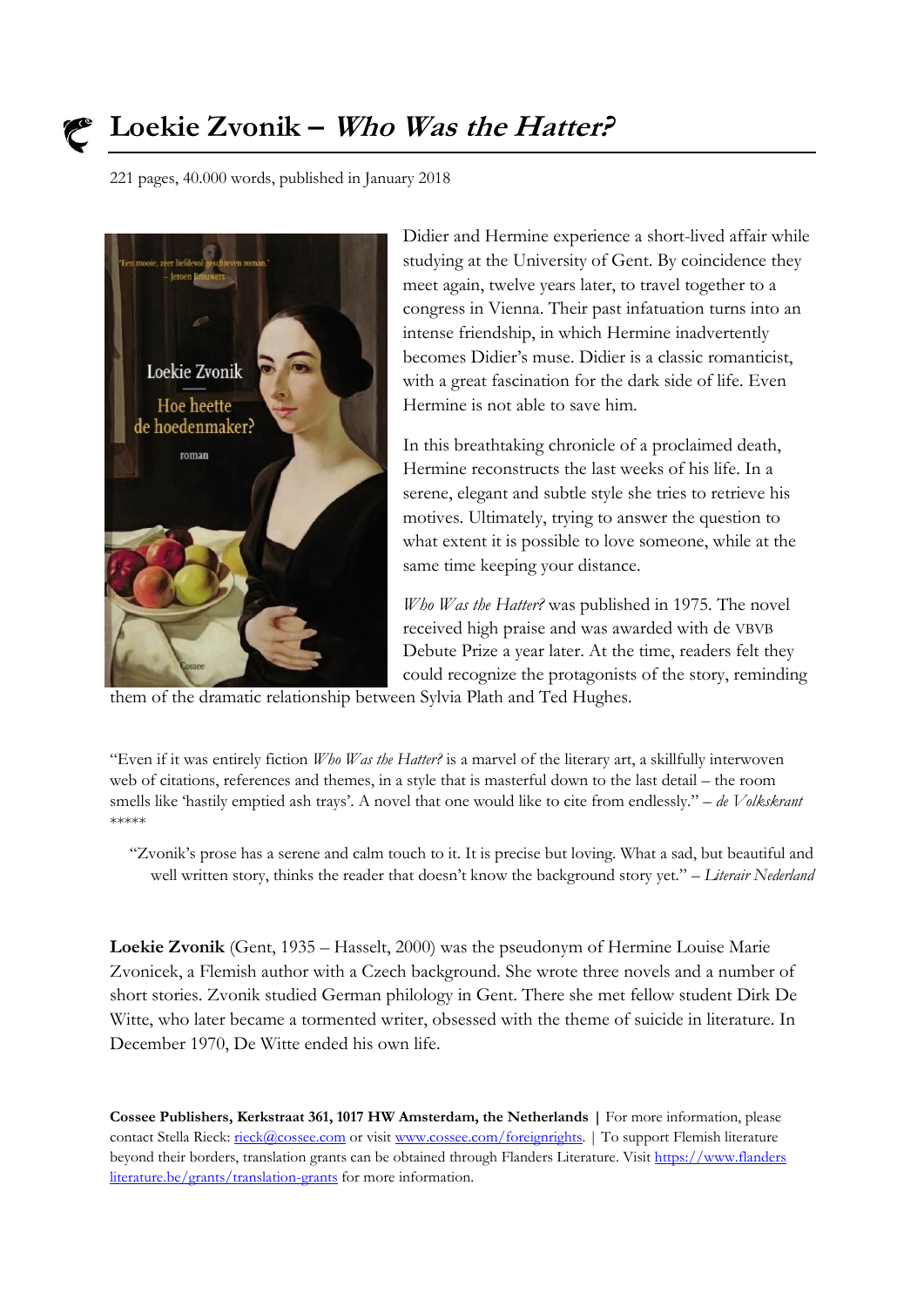

## **Reviews**

"Even if it was entirely fiction *Who Was the Hatter?* is a marvel of the literary art, a skillfully interwoven web of citations, references and themes, in a style that is masterful down to the last detail – a room smelling of 'hastily emptied ash trays'. A novel that one would like to cite from endlessly." - *De Volkskrant \*\*\*\*\**

"Zvonik has a clear and subtle style. As a reader, you feel her pain without her having to scream it out. Loekie Zvonik wrote a heartbreaking farewell to a beloved friend, which is still gut-wrenching - even fifty years later." - *De Standaard* \*\*\*\*

"Zvonik's prose has a serene and calm touch to it. It is precise but loving. What a sad, but beautiful and well written story, thinks the reader that doesn't know the background story yet." – *Literair Nederland*

"Zvonik was great, extremely great, even. As the two pages in which she describes her mother's death in a very sharp and honest manner show." – *Knack* 

"Zvonik's novel is the tragic epos of an (anti)hero who tries to involve others in his thoughts of doom, but who does not succeed. The writer also holds up a mirror to today's readers." - *Friesch Dagblad*

"With both cool and loving descriptions, filled to the brim with literary references, [Loekie Zvonik] paints the ill-fated course of the relationship [between Hermine and Didier], a chronic of a proclaimed death." – *VPRO Boeken*

"The many quotes from Rilke, the references to Hesse's *Der Steppenwolf* and Dirks/Didier's imitation of the suicide of Swedish author Stig Dagerman make this novel readable on a higher level. They illustrate Dirk's obsession with writers and suicide, a fascination he shared with author Jeroen Brouwers. Is Dirk the Witte a life that became literature because of *The Hatter,* or was his life literature which came to life (and death)? Both arguments can be made. What is evident is that this novel, more than forty years after its initial publication, is still able to move its reader." *thisishowweread.com*

"Zvonik writes clearly, atmospherically and with great empathy. She knows exactly how to bring across Didier's aura of heavy dejection to the reader. This chronic of a proclaimed death still grabs its reader by the throat, even 43 years after its first publication." – *De Morgen \*\*\*\*1/2*

"A beautiful, lovingly written novel."- Jeroen Brouwers, author

"A beautiful, lovingly written novel." – Jeroen Brouwers, author

"Even if it was entirely fiction *Who Was the Hatter?* is a marvel of the literary art, a skillfully interwoven web of citations, references and themes, in a style that is masterful down to the last detail – the room smells like 'hastily emptied ash trays'. A novel that one would like to cite from endlessly." – *de Volkskrant* \*\*\*\*\*

"Zvonik's prose has a serene and calm way to it, and is precisely but lovingly written. What a sad, but beautiful and well written story, thinks the reader that doesn't know the background story yet." – *Literair Nederland*

"The many quotes from Rilke, the references to Hesse's Der Steppenwolf and Dirks/Didier's imitation of the suicide of Swedish author Stig Dagerman make this novel readable on a higher level. They illustrate Dirk's obsession with writers and suicide, a fascination he shared with Jeroen Brouwers. Is Dirk the Witte a life that became literature because of The Hatter, or was his life literature which came to life (and death)? Both arguments can be made. What is evident is that this novel, more than forty years after its initial publication, is still able to move its reader." – *thisishowweread.be*

"Zvonik writes in clear and subtle style. As a reader, you feel her pain without her having to scream it out. Loekie Zvonik wrote a heartbreaking farewell to a beloved friend, which is still gut-wrenching even fifty years later." – *De Standaard* \*\*\*\*